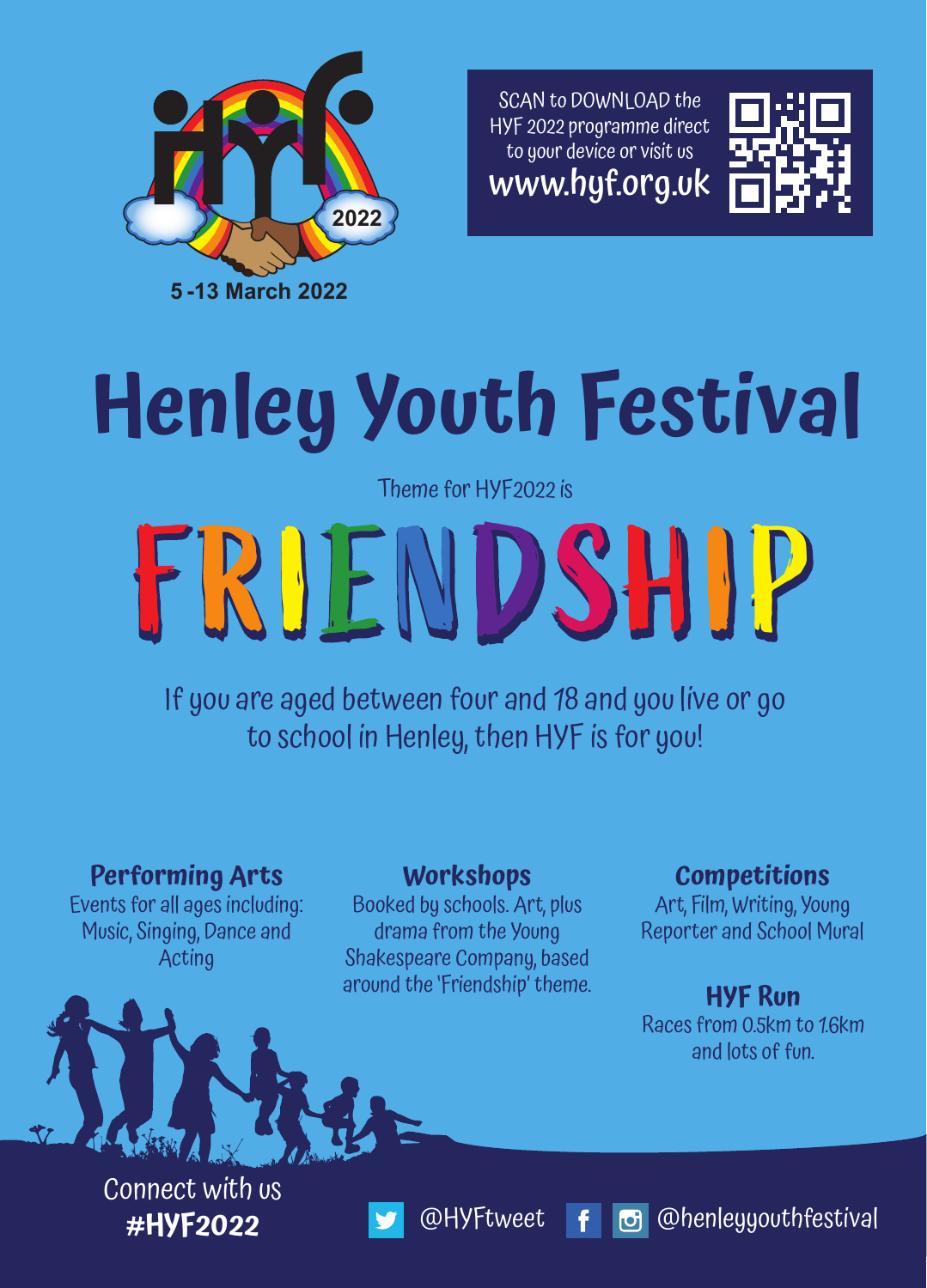

#### **Deadline for Entries:**

Closing Date for Young Reporter: 14th Feb 2022 Closing Date for Competitions: 28th Feb 2022 Closing Date for Performing Arts: 25th Feb 2022 Register for HYF Run on www.physiolistic.co.uk

Visit www.hyf.org.uk for more information and entry forms or contact hyfinfo@gmail.com

#### **Dates, Times and Venues**

| <b>Sunday 6th March</b>    | <b>MUSIC MAKERS @ Rupert House</b><br>$10$ am - 3pm Years $1 - 6$                                            |                                                                                                                                                                    |  |
|----------------------------|--------------------------------------------------------------------------------------------------------------|--------------------------------------------------------------------------------------------------------------------------------------------------------------------|--|
| <b>Thursday 10th March</b> | GIG NIGHT @ The Kenton Theatre<br>7pm - 9.30pm Years 9 - 13<br>(exceptions may be permitted on request)      |                                                                                                                                                                    |  |
| <b>Friday 11th March</b>   | HYF UNPLUGGED @ The Kenton Theatre<br>7pm - 9.30pm Years 5 - 13                                              | Entertain Us!                                                                                                                                                      |  |
| <b>Saturday 12th March</b> | HYF RUN @ Henley Rugby Club<br>8.30am - 12.30pm Years Rec - 6<br>WRITING PRIZEGIVING @TBC                    | If you're a singer, musician or<br>group who doesn't need a<br>backing track, this is for you.<br>Open to all acoustic genres -<br>classical, folk, jazz and more. |  |
|                            | <b>ART &amp; FILM EXHIBITION</b><br>Thames Room @ River &<br><b>Rowing Museum</b><br>11am - 4.30pm All Years | Have Fun!<br>Come and entertain the audience<br>- tell a story, make us laugh, do<br>some magic, sing, dance or or<br>play to a backing track.                     |  |
|                            | <b>HYF JUNIOR VARIETY</b><br>@ The Kenton Theatre<br>2pm - 3pm Years 1 - 5                                   |                                                                                                                                                                    |  |
|                            | HYF SENIOR VARIETY @ The Kenton Theatre<br>7pm - 9.30pm Years 6 - 13                                         |                                                                                                                                                                    |  |

**Sunday 13th March** ART & FILM EXHIBITION continues 11am – 2.30pm All Years ART & FILM PRIZEGIVING @ River & Rowing Museum 2.30pm - 3.30pm Invite Only

## **HYF Calendar - Events and Activities**

Stick this up on the fridge or in your room to remind you what's happening, where and when. These happen outside schooltime. You can enter, take part or just come and support your friends!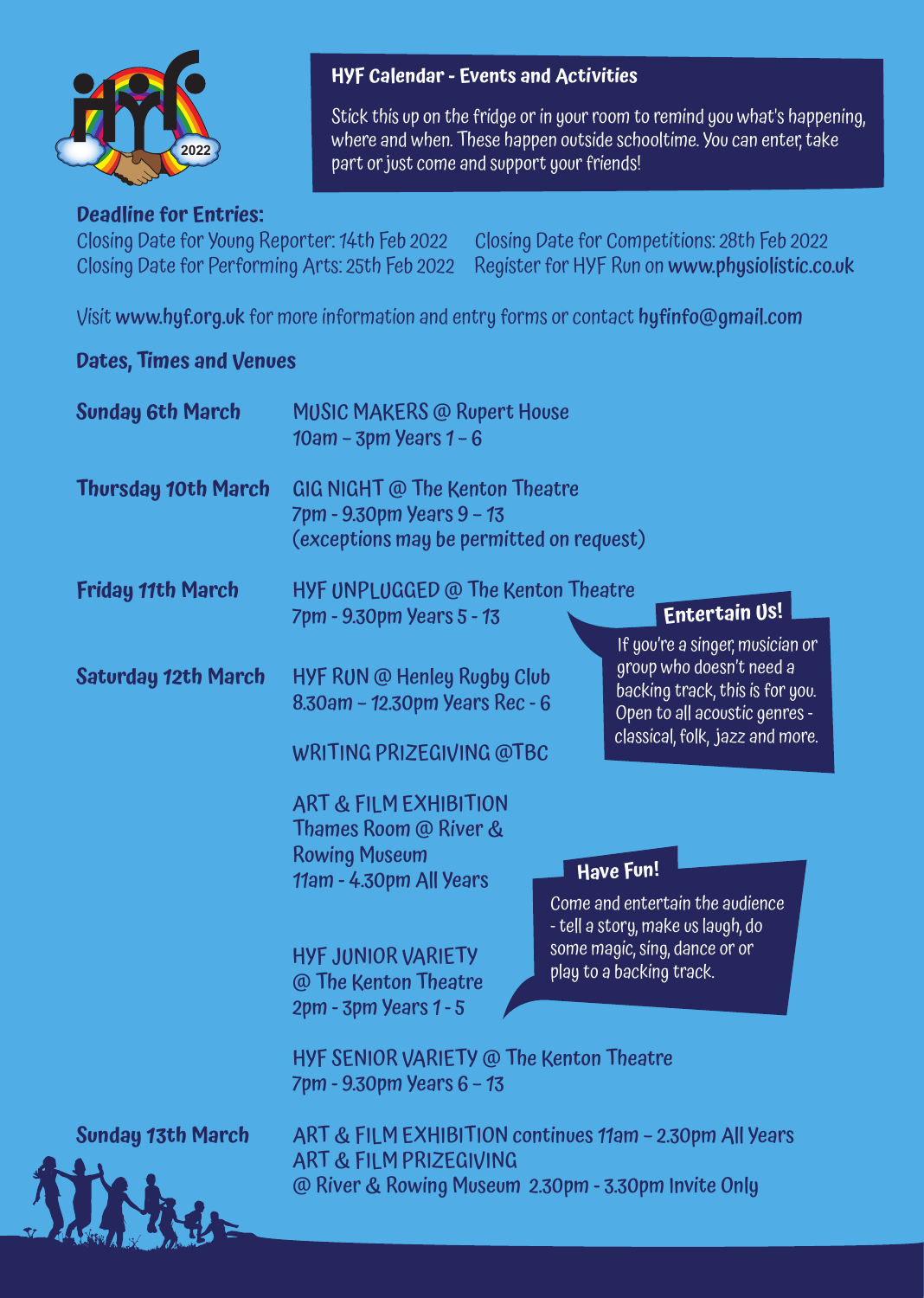# FRIENDSHIP

The Henley Youth Festival is back with a fun-filled programme of exciting activities and a new theme celebrating FRIENDSHIP.

Taking part in the festival is a brilliant way to team-up with friends old and new and there are many ways to showcase your talents.

Sing a rainbow, write a love story, paint a portrait or take a photo. You can dance together, play music or make a film.

Use your real friends or a book character to inspire your ideas – the only limit is your imagination.

If you're a creative or sporty 4-18 year-old, love to perform or want to try something new, then #HYF2022 is for you. Take your pick from the live events, competitions and workshops happening this March.

# **Together in Friendship at the 2022 Henley Youth Festival**

#### **Get Involved**

If HYF is to flourish with the scale and scope of recent years we need people with a little time and energy to make great things happen, If you can help email **HYFinfo@gmail.com**

We meet monthly from September to April and spend about an hour per week on HYF work.

#### **We need volunteers:**

- To help plan and deliver our Art & School Workshop programme

- Event Co-ordinators & Stage Managers to put on live events
- Admin & 'behind the scenes' roles to help deliver the festival

Donate here:



#### **Become a 2022 HYF Friend**

All Friends receive the HYF Newsletter and an invite to an exclusive Drinks Reception for a minimum donation of £25. Individuals giving £50 or more receive a free ticket to an HYF show at the Kenton Theatre.

Donations go directly into funding the festival's free of charge events and activities which have been enjoyed by Henley families for 28 years.